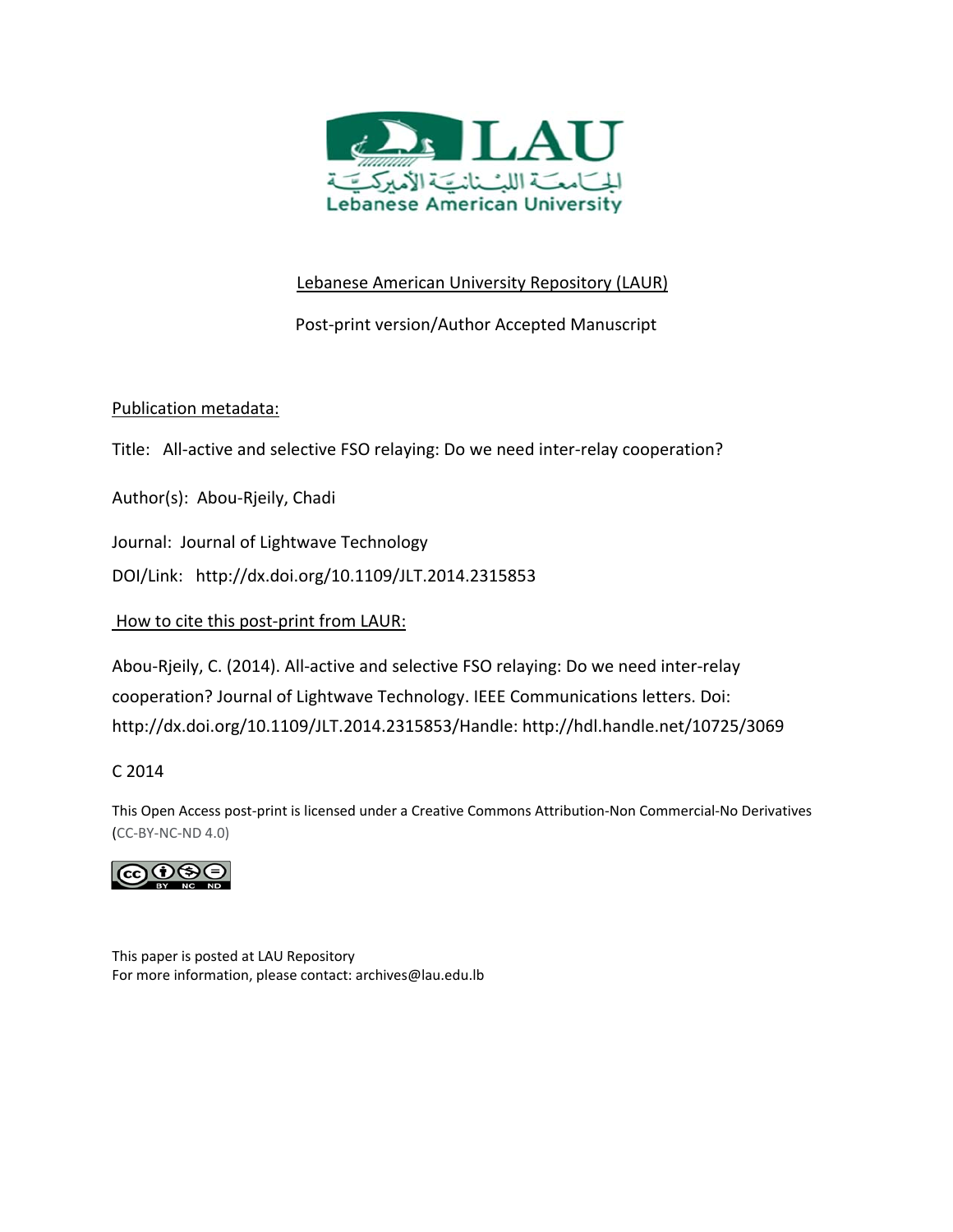# All-Active and Selective FSO Relaying: Do We Need Inter-Relay Cooperation?

Chadi Abou-Rjeily, *Senior Member IEEE*

*Abstract***—In this paper, we study the impact of inter-relay cooperation on the outage performance of relay-assisted Free-Space Optical (FSO) systems with two relays. Despite the fact that in realistic networks a FSO link might be available between the deployed relays, the additional advantages of exploiting such link were never investigated before. We explore this new dimension under the two strategies where either all relays are active or a single relay is selected. We evaluate the achievable diversity orders over gamma-gamma channels and we derive conditions under which inter-relay cooperation is advantageous. We study two variants of inter-relay cooperation; namely, one-way and twoway cooperation. We prove that based on the network structure, one of these variants, both or neither may be beneficial.**

*Index Terms***—Free-space optics, FSO, cooperation, relaying, relay selection, outage, diversity order, gamma-gamma.**

# I. INTRODUCTION

Several recent contributions have shed more light on the different features of cooperative Free-Space Optical (FSO) communications thus imposing this technology as a widely accepted solution for combatting turbulence-induced fading in FSO systems. This surge of interest in relay-assisted FSO communications has led to substantial progress in several directions. The seminal work in [1] revealed the utility of cooperation in FSO networks through an outage probability analysis in the context of serial and parallel relaying. All relays participated in the cooperation effort by simultaneously forwarding decoded or amplified versions of the received information symbols to the destination node. This approach is referred to as all-active relaying and is characterized by its remarked simplicity since it can be implemented without the need of acquiring any form of channel state information (CSI).

All-active relaying has then been adopted in the majority of subsequent research where [2] evaluated the Bit-Error-Rate (BER) performance of Amplify-and-Forward (AF) cooperation with one relay. [3] proposed a novel Decode-and-Forward (DF) strategy with one relay based on a proper exchange of information and redundant bits. This scheme was further investigated in [4] where the achievable diversity orders over gamma-gamma channels were evaluated. All-active relaying with one relay was further considered in [5]–[8]. In [5] the BER performance with noncoherent detection was studied, in [6] differential modulation was investigated, in [7] the outage probability and diversity-multiplexing tradeoff were evaluated

and in [8] the BER performance in the presence of shot noise was derived. Furthermore, power allocation for serial-relaying was established in [9], [10], a scheme based on combining serial and parallel relaying was explored in [11] while [12] derived the optimal relay positions for minimizing the outage probability in both serial and parallel relaying.

An alternative to all-active relaying is selective-relaying where only one relay is selected from all available relays based on the state of the FSO network [13], [14]. Only the selected relay is involved in retransmitting to the destination while the remaining relays remain idle. Selective-relaying is superior to all-active relaying at the expense of an increased complexity since the CSI needs to be acquired.

Despite the rich and diverse literature on relay-assisted FSO communications, none of the existing contributions examined the gain that might arise from the presence of a FSO link connecting the relays in the context of parallel relaying. In other words, the parallel-relaying solutions in [1]–[8], [11]–[14] assumed the presence of source-relay and relaydestination links, and eventually a source-destination link, but the effect of the potential existence of a relay-relay link was never studied before. In the presence of such links, a signal is first transmitted from the source to the relays. However, unlike the existing parallel-relaying solutions, the relays cooperate with each other prior to forwarding the decoded signals to the destination. In this work, we explore the additional degree of freedom that arises from inter-relay cooperation and try to reveal whether the presence of an additional inter-relay link is useful or not. Our investigation is based on an outage probability analysis in the context of DF cooperation with two relays. We consider both all-active and selective relaying and we try to answer the question under consideration by evaluating the diversity orders that can be achieved under gamma-gamma turbulence-induced fading. We study one-way and two-way inter-relay cooperation schemes and we draw conclusions on whether or not to deploy such solutions depending on the positions of the relays.

#### II. SYSTEM MODEL

Fig. 1 illustrates a cooperative FSO network where the communication between a source node S and a destination node D is assisted by two relays  $R_1$  and  $R_2$ . Nodes S, D,  $R_1$ and  $R_2$  correspond to buildings on which several transceivers are installed each of which ensures a directive FSO link with a neighboring building. This work revolves around the implications of the availability of a FSO link between  $R_1$ and  $R_2$  on the outage performance. Note that the link  $R_1$ - $R_2$  (as well as the links S-R<sub>1</sub>, S-R<sub>2</sub>, R<sub>1</sub>-D and R<sub>2</sub>-D) is not

The author is with the Department of Electrical and Computer Engineering of the Lebanese American University (LAU), Byblos, Lebanon. (e-mail: chadi.abourjeily@lau.edu.lb). Copyright (c) 2013 IEEE. Personal use of this material is permitted. However, permission to use this material for any other purposes must be obtained from the IEEE by sending a request to pubspermissions@ieee.org.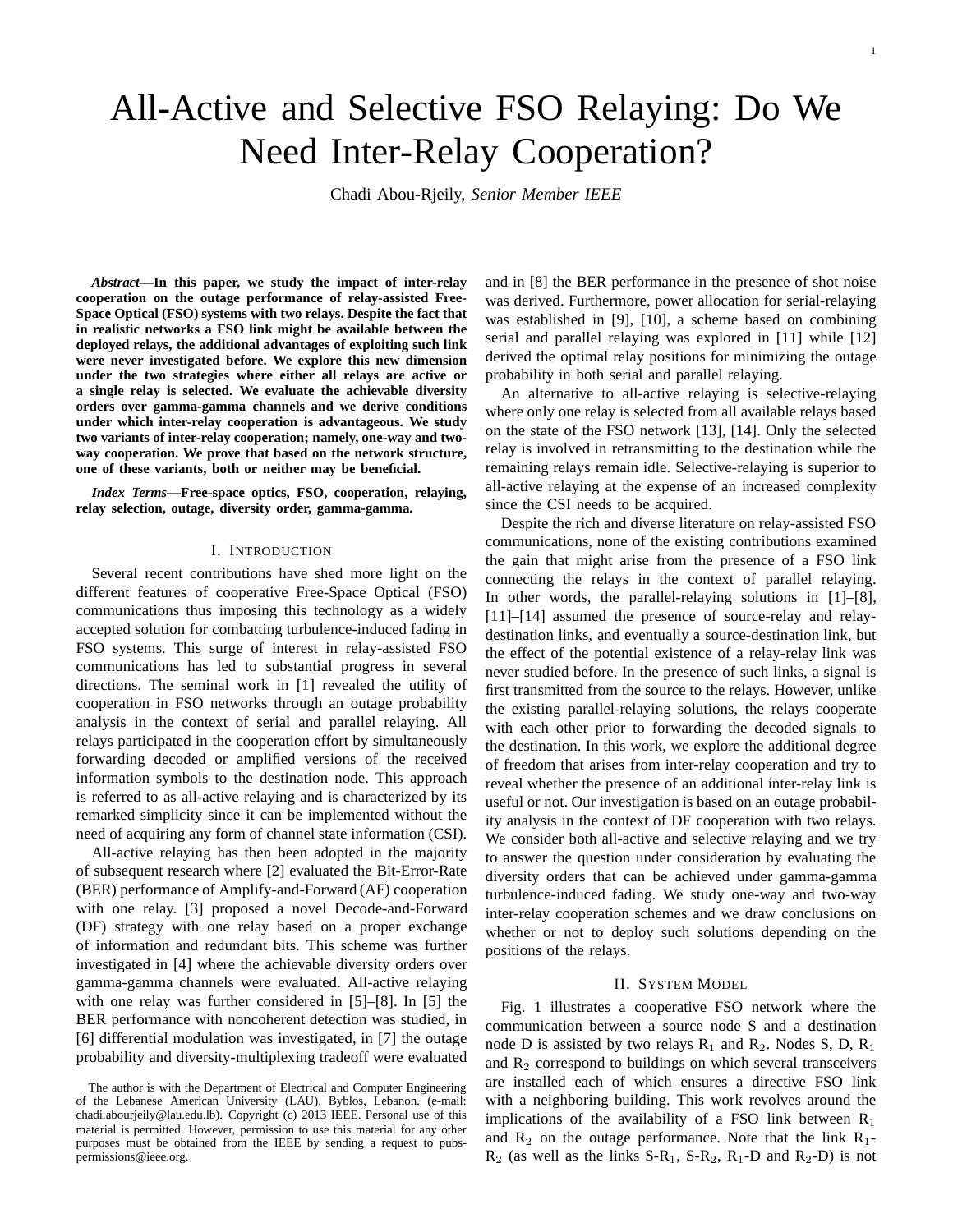

Fig. 1. FSO relay-assisted transmission with two inter-connected relays.

deployed for the sake of assisting S in its communication with D but for the exchange of information between buildings  $R_1$  and  $R_2$ . In this context, cooperative communications take advantage of the presence of these links for boosting the system performance. In other words, the analyzed inter-relay cooperation schemes make use of the link  $R_1-R_2$  when present and, hence, without requiring an additional infrastructure. In what follows, we denote by  $R_1$  the relay that is closer to the source. By abuse of notation, S and D will be referred to as  $R_0$  (node 0) and  $R_3$  (node 3), respectively.

The FSO system under consideration employs Binary Pulse Position Modulation (BPPM) with Intensity-Modulation and Direct-Detection (IM/DD). Consider the FSO link between nodes  $i$  and  $j$ , the received electrical signal at the  $j$ -th node resulting from the optical signal transmitted by the  $i$ -th node can be written as [1]:

$$
\mathbf{r}_{i,j} = \left[ \begin{array}{c} \mathbf{r}_{i,j}^s \\ \mathbf{r}_{i,j}^n \end{array} \right] = \left[ \begin{array}{c} RT_b(G_{i,j}I_{i,j}P_t/N + P_b) + n_j^s \\ RT_bP_b + n_j^n \end{array} \right] \tag{1}
$$

where  $\mathbf{r}_{i,j}^s$  and  $\mathbf{r}_{i,j}^n$  are the received electrical signals that correspond to the signal and non-signal slots of the BPPM symbol, respectively.  $R$  is the photodetector's responsivity and  $T_b$  stands for the bit duration.  $P_b$  stands for the power of background radiation while  $P_t$  stands for the total transmitted optical signal power that is evenly split among  $N$  active links. In (1),  $n_j^s$  and  $n_j^n$  stand for the additive noise terms at the j-th receiver in the signal and non-signal slots, respectively. As in [1]–[7], [11]–[13], we assume background noise limited receivers implying that each of the above noise terms can be modeled as a signal-independent white Gaussian noise with zero mean and variance  $N_0/2$ .

In (1),  $I_{i,j}$  represents the irradiance fluctuations along the link  $R_i-R_j$  caused by atmospheric turbulence. In this work, we adopt the widely accepted gamma-gamma turbulence-induced fading channel model [4]–[7], [13] where the probability density function (pdf) of the irradiance  $(I > 0)$  is given by:

$$
f(I) = \frac{2(\alpha\beta)^{(\alpha+\beta)/2}}{\Gamma(\alpha)\Gamma(\beta)} I^{(\alpha+\beta)/2-1} K_{\alpha-\beta} \left(2\sqrt{\alpha\beta I}\right)
$$
 (2)

where  $\Gamma(.)$  is the Gamma function and  $K_c(.)$  is the modified Bessel function of the second kind of order  $c$ . The parameters  $\alpha$  and  $\beta$  are given by:

$$
\alpha(d) = \left[ \exp\left(0.49\sigma_R^2(d)/(1+1.11\sigma_R^{12/5}(d))^{7/6}\right) - 1 \right]^{-1}(3)
$$

$$
\beta(d) = \left[ \exp\left(0.51\sigma_R^2(d)/(1+0.69\sigma_R^{12/5}(d))^{5/6}\right) - 1 \right]^{-1}(4)
$$

where  $\sigma_R^2(d)$  is the Rytov variance related to the link distance  $d$  by:

$$
\sigma_R^2(d) = 1.23 C_n^2 k^{7/6} d^{11/6} \tag{5}
$$

where k is the wave number and  $C_n^2$  denotes the refractive index structure parameter. From(3)-(4), the parameters of the link between nodes  $i$  and  $j$  can be written as:

$$
\alpha_{i,j} \triangleq \alpha(d_{i,j}) \quad ; \quad \beta_{i,j} \triangleq \beta(d_{i,j}) \tag{6}
$$

where  $d_{i,j}$  stands for the length of the link  $R_i-R_j$ .

Finally,  $G_{i,j}$  in (1) is a gain factor associated with the link  $R_i-R_j$  that might be shorter than the direct link S-D. In this context,  $G_{0,3} = 1$  and from [1]:

$$
G_{i,j} = \left(\frac{d_{0,3}}{d_{i,j}}\right)^2 e^{-\sigma(d_{i,j} - d_{0,3})}
$$
(7)

where  $\sigma$  is the attenuation coefficient. Note that  $G_{i,j} = G_{j,i}$ from (7) and  $I_{i,j} = I_{j,i}$  following from the reciprocity of the optical channel.

#### III. COOPERATION STRATEGIES

## *A. Absence of CSI*

In the absence of CSI, we compare the existing allactive parallel-relaying scheme, referred to as No Inter-Relay-Connection (NIRC) for convenience, with two schemes that arise in the case where the inter-relay connection is exploited (IRC schemes). NIRC is a two-phase scheme where in the first phase the information symbol is transmitted from S to D and to the relays. In the second phase, all relays decode the received BPPM symbol and retransmit this symbol simultaneously to D. In this case, retransmissions from a particular relay occur only if the received signal-to-noise ratio (SNR) at this relay exceeds a given decoding threshold [1].

In the case of interconnected relays, one-way (IRC1) and two-way (IRC2) cooperation are possible. In IRC1, since  $R_1$ is closer to S, this relay contributes in enhancing the fidelity of signal reconstruction at  $R_2$  that is farther from S. In this sense, IRC1 is a three-phase cooperation protocol. (i): An information symbol is transmitted from S to D and to the relays. (ii):  $R_1$ forwards the decoded symbol to  $R_2$  in the case where the SNR at  $R_1$  exceeds the threshold. (iii):  $R_1$  and  $R_2$  forward the decoded symbols to D if the corresponding SNRs at these relays exceed threshold. In this case, the decision at  $R_1$  is based on the signal it received along the link  $S-R_1$  while the decision at  $R_2$  is based on the two signals that this relay has acquired independently along the  $S-R_2$  and  $R_1-R_2$  links.

In IRC2, inter-relay cooperation is triggered in both directions resulting in the following three-phase protocol. (i): An information symbol is transmitted from S to D and to the relays. (ii):  $R_1$  decodes the signal it received from S and forwards the decoded symbol to  $R_2$  and, in a simultaneous manner,  $R_2$  decodes the signal it received from S and forwards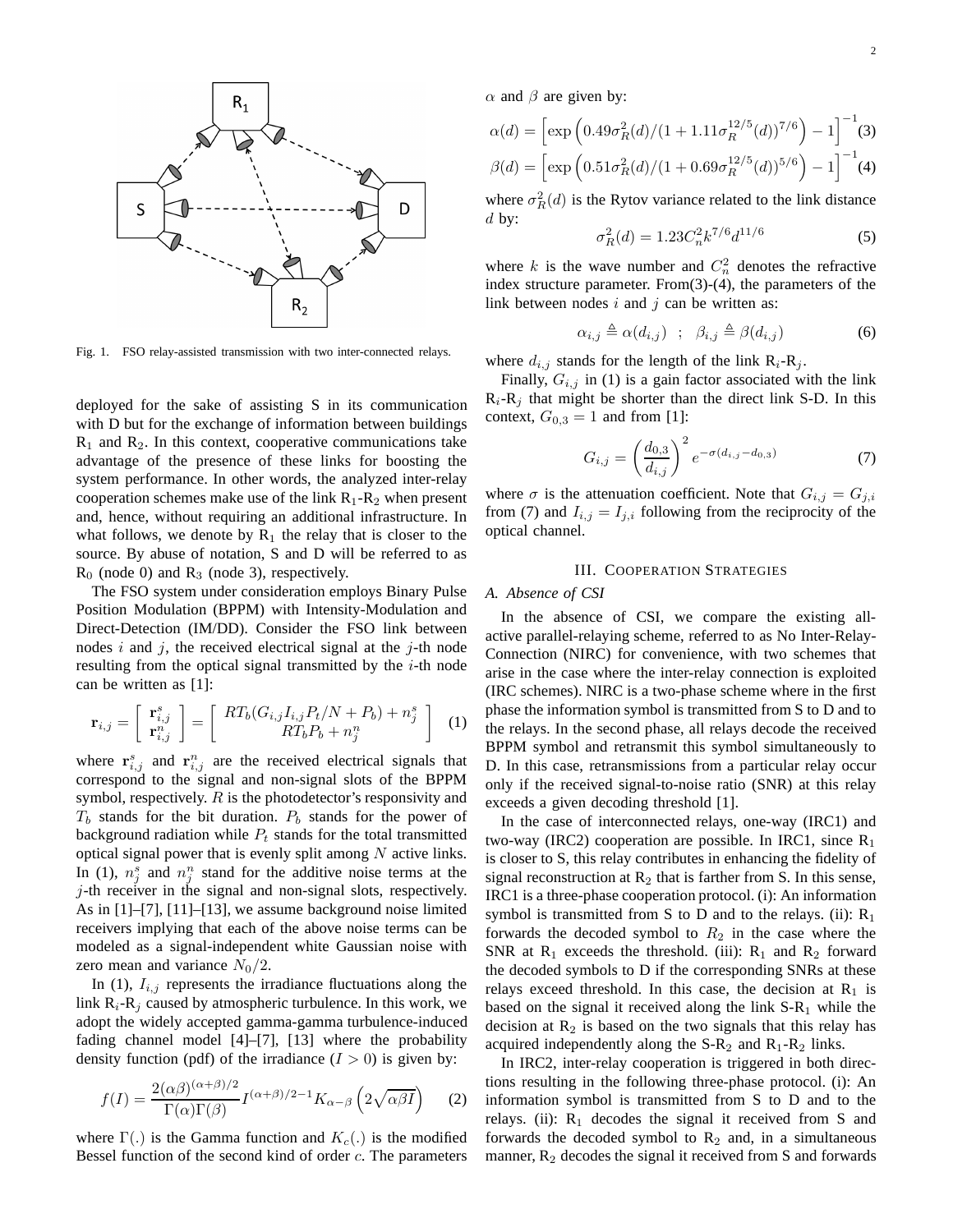the decoded symbol to  $R_1$ . (iii):  $R_1$  and  $R_2$  forward the decoded symbols to D where  $R_1$  (resp.  $R_2$ ) has acquired two estimates of the information symbol; one from  $R_2$  (resp.  $R_1$ ) and the other from S. Note that, as before, transmissions along  $R_1-R_2$  and  $R_1-D$  are initiated only if the SNR at  $R_1$  (via S-R<sub>1</sub>) exceeds threshold. The same holds for the transmissions along  $R_2-R_1$  and  $R_2-D$ .

Note that for the parallel-relaying scheme in [1], the relays are deployed with the sole objective of assisting S in its communication with D. In this case, D is equipped with a single receiver (with a wide field of view) at which the signals transmitted from S,  $R_1$  and  $R_2$  add up. In the system model depicted in Fig. 1, the relays are independent entities that can communication their own data with S or D (or with each other). Three separate non-interfering signals are now available at D that merely needs to switch to the transceiver that was able to decode. This constitutes a simple reception approach that is adapted to the infrastructure of the existing FSO networks without inducing a substantial complexity on the installed transceivers. Similar switching approaches are deployed at the relays as well.

For NIRC,  $N = 5$  in (1) since the links S-D, S-R<sub>1</sub>, S-R<sub>2</sub>,  $R_1$ -D and  $R_2$ -D are activated. For IRC1,  $N = 6$  accounting for the additional  $R_1-R_2$  link while  $N = 7$  for IRC2 because of the additional  $R_2-R_1$  link.

## *B. Presence of CSI*

In the presence of CSI, selective-relaying protocols correspond to transmitting all information symbols along the unique strongest path between S and D [13], [14]. In the absence of an inter-relay connection, one of the three paths S-D, S- $R_1$ -D and S- $R_2$ -D is selected based on the specific channel realization. In the presence of an inter-relay connection, the additional paths  $S-R_1-R_2-D$  and  $S-R_2-R_1-D$  can be further exploited. As in the absence of CSI, the above variants of the selective-relaying protocol will be referred to as NIRC, IRC1 and IRC2, respectively. Moreover, each node along the selected path decodes the signal received from the previous node and forwards the decoded symbol to the subsequent node only when the SNR at this cooperating node exceeds the decoding threshold.

For simplicity, and since an optimized power allocation strategy falls beyond the scope of this work, the transmit power  $P_t$  will be evenly split among the active links. In this case, N in (1) stands for the number of hops along the selected path. In other words,  $N = 1$  if direct transmissions along S-D are preferred,  $N = 2$  for the two-hop paths S-R<sub>1</sub>-D and S-R<sub>2</sub>-D while  $N = 3$  if one of the paths S-R<sub>1</sub>-R<sub>2</sub>-D and S-R<sub>2</sub>-R<sub>1</sub>-D is selected in the case of interconnected relays.

#### IV. OUTAGE ANALYSIS IN THE ABSENCE OF CSI

# *A. Outage Probability*

From (1), after removing the constant bias  $RT_bP_b$  from both BPPM slots, the SNR of the link  $R_i-R_j$  (in the case where transmissions occur from  $R_i$ ) can be written as [1]:

$$
\gamma_{i,j} = \frac{R^2 T_b^2 G_{i,j}^2 I_{i,j}^2 P_t^2}{N^2 N_0} \tag{8}
$$

The link  $R_i-R_j$  is in outage when the signal transmitted from  $R_i$  can not ensure a SNR at  $R_i$  exceeding a certain threshold value. The outage probability of this link can be written as:

$$
p_{i,j}^{(N)} \triangleq \Pr\left(\gamma_{i,j} < \gamma_{th}\right) = \Pr\left(I_{i,j} < \frac{N}{G_{i,j}P_M}\right) \tag{9}
$$

where  $P_M \triangleq \frac{RT_bP_t}{\sqrt{N_0\gamma_t}}$  $\frac{\partial T_b P_t}{\partial \rho \gamma_{th}}$  denotes the power margin and  $\gamma_{th}$  is the SNR threshold above which no outage occurs and the signal can be decoded with an arbitrarily low error probability. Using the cumulative distribution function (cdf) of the gammagamma distribution, (9) can be written as [13]:

$$
p_{i,j}^{(N)} = \frac{1}{\Gamma(\alpha_{i,j})\Gamma(\beta_{i,j})} \times G_{1,3}^{2,1} \left[ \frac{\alpha_{i,j}\beta_{i,j}N}{G_{i,j}P_M} \middle| \begin{array}{c} 1 \\ \alpha_{i,j}, \beta_{i,j}, 0 \end{array} \right] (10)
$$

where  $G_{p,q}^{m,n}$ [.] is the Meijer G-function.

A serial two-hop path  $R_i-R_j-R_k$  is not in outage only when the two links  $R_i-R_j$  and  $R_j-R_k$  are not in outage resulting in:  $p_{i,j,k}^{(N)} = 1 - (1-p_{i,j}^{(N)})(1-p_{j,k}^{(N)}) = p_{i,j}^{(N)} + p_{j,k}^{(N)} - p_{i,j}^{(N)}p_{j,k}^{(N)}$  $_{(11)}^{\prime j,k}$ *1) NIRC:* The performance of all-active relaying with non-

interconnected relays is provided as a benchmark. A NIRC system is in outage only when the parallel and independent paths S-D, S-R<sub>1</sub>-D and S-R<sub>2</sub>-D all suffer from outage. Consequently [1]:

$$
P_{out,no-CSI}^{(NIRC)} = p_{0,3}^{(5)} p_{0,1,3}^{(5)} p_{0,2,3}^{(5)}
$$
 (12)

which at large SNR scales asymptotically as:

$$
P_{out,no-CSI}^{(NIRC)} \approx p_{0,3}^{(5)}(p_{0,1}^{(5)} + p_{1,3}^{(5)})(p_{0,2}^{(5)} + p_{2,3}^{(5)})
$$
 (13)

2) *IRC1*: When the link  $R_1-R_2$  is activated in one direction for enhancing the quality of signal reception at  $R_2$ , the outage probability can be written as:

$$
P_{out,no-CSI}^{(IRC1)} = p_{0,3}^{(6)} \left[ p_{0,1}^{(6)} p_{0,2}^{(6)} q_1 + p_{0,1}^{(6)} (1 - p_{0,2}^{(6)}) q_2 + (1 - p_{0,1}^{(6)}) p_{0,2}^{(6)} q_3 + (1 - p_{0,1}^{(6)}) (1 - p_{0,2}^{(6)}) q_4 \right]
$$
(14)

where  $q_1 = 1$  since when  $R_0-R_3$ ,  $R_0-R_1$  and  $R_0-R_2$  are in outage, no signal will reach D since, on one hand, the direct link from S is in outage and, on the other hand,  $R_1$  and  $R<sub>2</sub>$  are not transmitting any signal since these relays were not able to decode the message transmitted from S in this case. For evaluating  $q_2$ , link  $R_0-R_1$  is in outage and  $R_1$  is not forwarding any signal to D while  $R_0-R_2$  is not in outage implying that the decoding at  $R_2$  was successful and that this relay will be forwarding the decoded message to D. The message retransmitted from  $R_2$  will not reach D only when the link R<sub>2</sub>-D is in outage implying that  $q_2 = p_{2,3}^{(6)}$ . For evaluating  $q_3$ , only  $R_1$  decoded the message transmitted from S correctly in the first phase.  $R_1$  will forward the message to  $R_2$  in the second phase and  $R_2$  can still acquire the message despite the failure of link  $S-R_2$ . In other words, the message retransmitted from  $R_1$  can reach D via the two paths  $R_1$ -D and  $R_1$ - $R_2$ -D implying that D will be in outage only when these paths fail simultaneously resulting in  $q_3 = p_{1,3}^{(6)}p_{1,2,3}^{(6)}$ . Finally, for evaluating  $q<sub>4</sub>$ , both relays are retransmitting the information message and, consequently, no signal will be received at D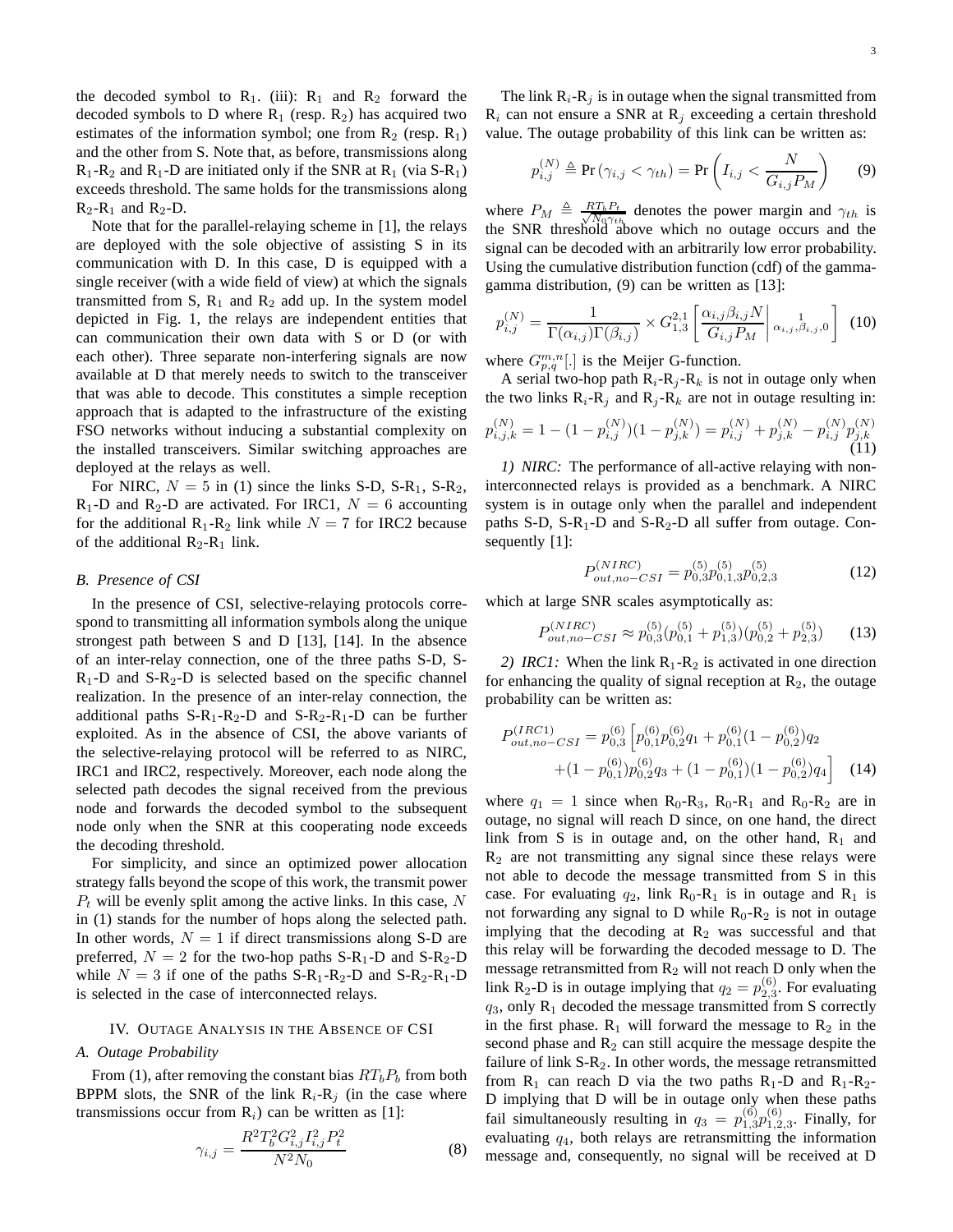| Network Setup                                                                           | $_{J}(NIRC)$                              | $_I (IRC1)$                                                                                                                | I(IRC2)                                                                                                                    | Summary                                                   |
|-----------------------------------------------------------------------------------------|-------------------------------------------|----------------------------------------------------------------------------------------------------------------------------|----------------------------------------------------------------------------------------------------------------------------|-----------------------------------------------------------|
| $d_{0,1} < d_{1,3}$ and $d_{0,2} < d_{2,3}$                                             | $\beta_{0,3} + \beta_{1,3} + \beta_{2,3}$ | $\beta_{0,3} + \beta_{1,3} + \beta_{2,3}$                                                                                  | $\beta_{0,3} + \beta_{1,3} + \beta_{2,3}$                                                                                  | $d_1^{(NIRC)}$<br>I(IRC2)<br>$^{-1} = d_1^{(\bar{I}RC1)}$ |
| $d_{0,1} > d_{1,3}$ and $d_{0,2} > d_{2,3}$                                             | $\beta_{0,3} + \beta_{0,1} + \beta_{0,2}$ | $\beta_{0,3} + \beta_{0,1} + \beta_{0,2}$                                                                                  | $\beta_{0,3} + \beta_{0,1} + \beta_{0,2}$                                                                                  | $d_1^{(IRC2)} = d_1^{(IRC1)} = d_1^{(NIRC)}$              |
| $d_{0,1} < d_{1,3}$ and $d_{0,2} > d_{2,3}$                                             | $\beta_{0,3} + \beta_{1,3} + \beta_{0,2}$ | $\beta_{0,3} + \min\{\beta_{0,1} + \beta_{0,2},\}$<br>$\beta_{1,3} + \beta_{2,3}, \beta_{0,2} + \beta_{1,2} + \beta_{1,3}$ | $\beta_{0,3} + \min\{\beta_{0,1} + \beta_{0,2},\}$<br>$\beta_{1,3} + \beta_{2,3}, \beta_{0,2} + \beta_{1,2} + \beta_{1,3}$ | $d_1^{(IRC2)} = d_1^{(IRC1)} > d_1^{(NIRC)}$              |
| $d_{0,1} > d_{1,3}$ and $d_{0,2} < d_{2,3}$   $\beta_{0,3} + \beta_{0,1} + \beta_{2,3}$ |                                           | $\beta_{0,3} + \beta_{0,1} + \beta_{2,3}$                                                                                  | $\beta_{0,3} + \min\{\beta_{0,1} + \beta_{0,2},\}$<br>$\beta_{1,3} + \beta_{2,3}, \beta_{0,1} + \beta_{1,2} + \beta_{2,3}$ | $d_1^{(IRC2)} > d_1^{(IRC1)} = d_1^{(NIRC)}$              |

only when both links  $R_1$ -D and  $R_2$ -D are in outage implying that  $q_4 = p_{1,3}^{(6)}p_{2,3}^{(6)}$ .

Ignoring the terms in (14) that correspond to the product of four or more outage probabilities, the outage probability of IRC1 takes the following asymptotic form:

$$
P_{out,no-CSI}^{(IRC1)} \approx p_{0,3}^{(6)} \left[ p_{1,3}^{(6)} p_{2,3}^{(6)} + p_{0,1}^{(6)} p_{2,3}^{(6)} (1 - p_{1,3}^{(6)}) \right. \\
\left. + p_{0,1}^{(6)} p_{0,2}^{(6)} (1 - p_{2,3}^{(6)}) + p_{0,2}^{(6)} p_{1,2}^{(6)} p_{1,3}^{(6)} \right] \tag{15}
$$

*3) IRC2:* For IRC2, the expression of the outage probability takes the general form in (14) where  $q_1 = 1$ ,  $q_3 = p_{1,3}^{(7)}p_{1,2,3}^{(7)}$ and  $q_4 = p_{1,3}^{(7)} p_{2,3}^{(7)}$  as for IRC1. For evaluating  $q_2$ , the message transmitted from  $R_2$  (that is not in outage in this case) can reach D along either  $R_2$ -D or  $R_2$ -R<sub>1</sub>-D in the case of IRC2 (rather than along  $R_2$ -D uniquely as in the case of IRC1). Consequently,  $q_2$  needs to be adjusted from  $q_2 = p_{2,3}^{(6)}$  to  $q_2 =$  $p_{2,3}^{(7)}p_{2,1,3}^{(7)}$ . After straightforward calculations, the asymptotic outage probability is given by:

$$
P_{out,no-CSI}^{(IRC2)} \approx p_{0,3}^{(7)} \left[ p_{1,3}^{(7)} p_{2,3}^{(7)} + p_{0,1}^{(7)} p_{0,2}^{(7)} + p_{0,2}^{(7)} p_{1,2}^{(7)} p_{1,3}^{(7)} + p_{0,2}^{(7)} p_{1,2}^{(7)} p_{1,3}^{(7)} \right]
$$
 (16)

where  $p_{2,1}^{(7)}$  was replaced by  $p_{1,2}^{(7)}$  since both outage probabilities are the same following from (10) and from the reciprocity of the FSO link between the two relays.

## *B. Diversity Order*

The expression in (10) does not lend itself to an analytical evaluation implying that the outage probabilities in (13), (15) and (16) do not offer clear and intuitive insights that allow us to compare the considered cooperation schemes under different network setups. Consequently, we further proceed with an asymptotic analysis that will be culminated by closed-form expressions for the diversity orders of the different schemes.

For large values of the SNR, the outage performance is dominated by the behavior of the pdf near the origin where (2) can be approximated by [4]:

$$
f(I_{i,j}) \approx a_{i,j} I_{i,j}^{\beta_{i,j}-1} \tag{17}
$$

where  $\alpha_{i,j}$  and  $\beta_{i,j}$  are defined in (6) and:

$$
a_{i,j} = \frac{(\alpha_{i,j}\beta_{i,j})^{\beta_{i,j}}\Gamma(\alpha_{i,j} - \beta_{i,j})}{\Gamma(\alpha_{i,j})\Gamma(\beta_{i,j})}
$$
(18)

Based on  $(17)$ , equations  $(9)-(10)$  can be approximated by:

$$
p_{i,j}^{(N)} \approx \frac{a_{i,j}}{\beta_{i,j}} \left(\frac{G_{i,j} P_M}{N}\right)^{-\beta_{i,j}}
$$
(19)

Based on the approximation in (19) that scales asymptotically as  $P_M^{-\beta_{i,j}}$ , (13), (15) and (16) show that the diversity orders of the considered schemes are given by:

$$
d_1^{(NIRC)} = \beta_{0,3} + \min{\{\beta_{0,1}, \beta_{1,3}\}} + \min{\{\beta_{0,2}, \beta_{2,3}\}} \quad (20)
$$
  

$$
d_1^{(IRC1)} = \beta_{0,3} + \min{\{\beta_{0,1} + \beta_{0,2}, \beta_{1,3} + \beta_{2,3}, \beta_{0,1} + \beta_{2,3}, \beta_{0,2} + \beta_{1,2} + \beta_{1,3}\}} \quad (21)
$$

$$
d_1^{(IRC2)} = \beta_{0,3} + \min\{\beta_{0,1} + \beta_{0,2}, \beta_{1,3} + \beta_{2,3},
$$

$$
\beta_{0,1} + \beta_{1,2} + \beta_{2,3}, \beta_{0,2} + \beta_{1,2} + \beta_{1,3}\} (22)
$$

Note that since the parameters  $\beta_{i,j}$  can take arbitrary values depending on the relay positions, further simplifications of the expressions in (20)-(22) are not possible in the general case. In order to shed more light on the impact of inter-relay cooperation, we next analyze the four typical scenarios that might arise depending on the relay positions. Note that from (4), the parameter  $\beta_{i,j}$  is positive and decreases with the link distance resulting in  $\beta_{0,1} > \beta_{0,2}$  in all considered scenarios since  $R_1$  is defined as the relay closer to S.

(i): Both relays are in the vicinity of S. In this case, the relays are closer to S than they are to D resulting in  $\beta_{0,1} > \beta_{1,3}$  $(d_{0,1} < d_{1,3})$  and  $\beta_{0,2} > \beta_{2,3}$   $(d_{0,2} < d_{2,3})$ . In this case, (20) simplifies to  $d_1^{(NIRC)} = \beta_{0,3} + \beta_{1,3} + \beta_{2,3}$ . The above two inequalities imply that  $\beta_{0,1} + \beta_{0,2} > \beta_{1,3} + \beta_{2,3}$  and  $\beta_{0,1} + \beta_{2,3} > \beta_{1,3} + \beta_{2,3}$ . Consequently, (21) simplifies to  $d_1^{(IRC1)} = \beta_{0,3} + \min\{\beta_{1,3} + \beta_{2,3}, \beta_{0,2} + \beta_{1,2} + \beta_{1,3}\} = \beta_{0,3} + \beta_{1,3}$  $\beta_{1,3} + \min\{\beta_{2,3}, \beta_{0,2} + \beta_{1,2}\}\$  which simplifies to  $d_1^{(IRC1)} =$  $\beta_{0,3} + \beta_{1,3} + \beta_{2,3}$  since  $\beta_{0,2} > \beta_{2,3}$  resulting in  $\beta_{0,2} + \beta_{1,2}$  $\beta_{2,3}$ . From (22), the inequalities  $\beta_{0,1} > \beta_{1,3}$  and  $\beta_{0,2} > \beta_{2,3}$ imply that  $\beta_{0,1} + \beta_{0,2} > \beta_{1,3} + \beta_{2,3}$  and  $\beta_{0,2} + \beta_{1,2} + \beta_{1,3} >$  $\beta_{1,3}+\beta_{2,3}$  resulting in  $d_1^{(IRC2)} = \beta_{0,3} + \min\{\beta_{1,3}+\beta_{2,3},\beta_{0,1}+\beta_{0,3}+\beta_{0,3}\}$  $\{\beta_{1,2}+\beta_{2,3}\} = \beta_{0,3}+\beta_{2,3}+\min{\{\beta_{1,3}, \beta_{0,1}+\beta_{1,2}\}}$  which finally results in  $d_1^{(IRC2)} = \beta_{0,3} + \beta_{2,3} + \beta_{1,3}$  since  $\beta_{0,1} > \beta_{1,3}$ implies that  $\beta_{0,1} + \beta_{1,2} > \beta_{1,3}$ .

Similar calculations can be carried out in the remaining three scenarios, (ii):  $d_{0,1} > d_{1,3}$  and  $d_{0,2} > d_{2,3}$ , (iii):  $d_{0,1}$  <  $d_{1,3}$  and  $d_{0,2}$  >  $d_{2,3}$  and (iv):  $d_{0,1}$  >  $d_{1,3}$  and  $d_{0,2} < d_{2,3}$ . The diversity orders achieved by the different schemes are summarized in Table-I. This table shows that inter-relay cooperation in the absence of CSI is not beneficial under the first and second scenarios. For the third scenario, from Table-I,  $\beta_{0,1} > \beta_{1,3}$  and  $\beta_{0,2} < \beta_{2,3}$  resulting in  $\beta_{0,1} + \beta_{0,2} > \beta_{1,3} + \beta_{0,2}$  and  $\beta_{1,3} + \beta_{2,3} > \beta_{1,3} + \beta_{0,2}$ . Naturally,  $\beta_{1,3} + \beta_{0,2} + \beta_{1,2} > \beta_{1,3} + \beta_{0,2}$ . The last three inequalities show that  $d_1^{(IRC2)}$  (which is equal to  $d_1^{(IRC1)}$ ) exceeds  $d_1^{(NIRC)}$  . Under this operating scenario, inter-relay cooperation enhances the achievable diversity order while two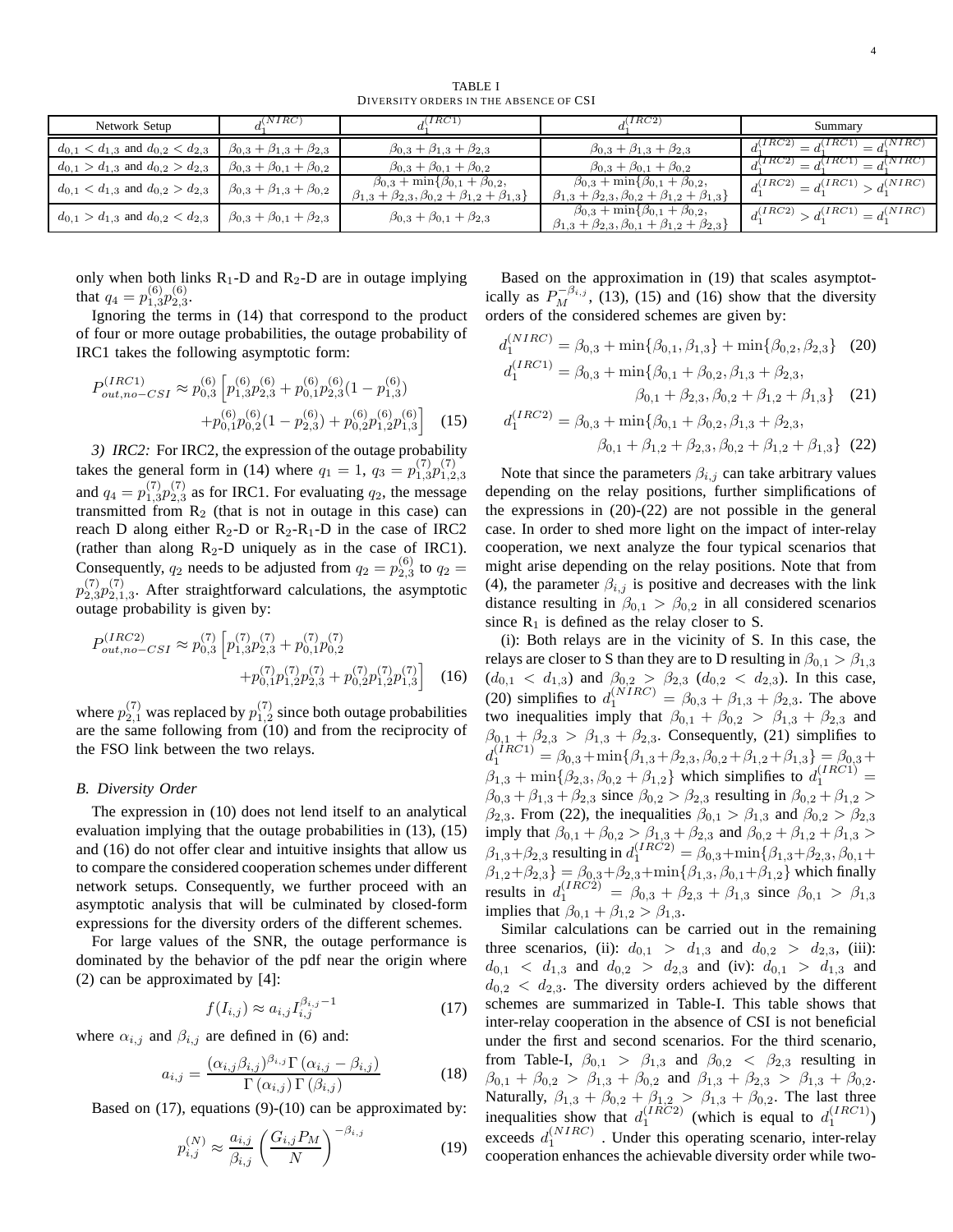way cooperation does not present any additional advantage compared to one-way cooperation. In a similar way, it can be proven that  $d_1^{(IRC2)} > d_1^{(IRC1)} = d_1^{(NIRC)}$  under the fourth scenario implying that two-way inter-relay cooperation is the superior solution in this case.

Assume that relay  $R_i$  is in the median plane of S-D implying that  $\beta_{0,i} = \beta_{i,3} \triangleq \beta_i$ . In this case, direct manipulations of (20)-(22) show that the three cooperation schemes achieve the same diversity order of  $\beta_{0,3} + \beta_i + \min\{\beta_{0,\bar{i}}, \beta_{\bar{i},3}\}\$  where  $\bar{i} = 2$ for  $i = 1$  and  $\overline{i} = 1$  for  $i = 2$ . Consequently, inter-relay cooperation is not useful if at least one relay is at the same distance from S and D.

As a conclusion of the diversity analysis, since the implementation of NIRC is simpler than that of IRC1 which in turn is simpler than that of IRC2, the existing all-active parallelrelaying solution is the most appropriate if both relays are in the vicinity of S or D while one-way (resp. two-way) interrelay cooperation is the most appropriate when  $R_1$  is in the vicinity of S (resp. D) and  $R_2$  is in the vicinity of D (resp. S).

# V. OUTAGE ANALYSIS IN THE PRESENCE OF CSI

Denote by  $P_1 = S-D$ ,  $P_2 = S-R_1-D$ ,  $P_3 = S-R_2-D$ ,  $P_4 = S-T_3$  $R_1-R_2-D$  and  $P_5 = S-R_2-R_1-D$  the five possible paths between S and D. The strength of a particular path is measured by the SNR of its weakest hop (the one having the smallest SNR) as in [13]. Removing the constant term  $\frac{R^2 T_b^2 P_t^2}{N_0}$  that is common to the SNRs of the different links in (8), the metrics associated with the above five paths are as follows:

$$
m_1 = k_{0,3} \; ; \; m_2 = \frac{1}{2} \min\{k_{0,1}, k_{1,3}\} \; ; \; m_3 = \frac{1}{2} \min\{k_{0,2}, k_{2,3}\}
$$

$$
m_4 = \frac{1}{3} \min\{k_{0,1}, k_{1,2}, k_{2,3}\}; m_5 = \frac{1}{3} \min\{k_{0,2}, k_{1,2}, k_{1,3}\} (23)
$$

where  $k_{i,j} \triangleq G_{i,j} I_{i,j}$  and N in (8) was replaced by the number of hops along each path.

## *A. Outage Probability*

1) NIRC: In this case, the path  $P_i$  is selected such that  $i = \arg \max_{j=1,2,3} \{m_j\}$ . Since the paths  $\mathcal{P}_1$ ,  $\mathcal{P}_2$  and  $\mathcal{P}_3$  do not share any common links, the outage probability of NIRC can be written as:

$$
P_{out,CSI}^{(NIRC)} = \prod_{j=1}^{3} \Pr(m_j \le P_M^{-1}) = p_{0,3}^{(1)} p_{0,1,3}^{(2)} p_{0,2,3}^{(2)} \tag{24}
$$

where for  $P_1$  (9) was applied with  $N = 1$  while for  $P_2$  and  $P_3$  (11) was applied with  $N = 2$ . For large SNRs:

$$
P_{out,CSI}^{(NIRC)} \approx p_{0,3}^{(1)}(p_{0,1}^{(2)} + p_{1,3}^{(2)})(p_{0,2}^{(2)} + p_{2,3}^{(2)})
$$
 (25)

which has a form similar to (13) except for the power distribution factor N.

2) IRC1: For IRC1, the path  $P_i$  is selected (out of  $\mathcal{P}_1, \ldots, \mathcal{P}_4$  according to  $i = \arg \max_{i=1 \cdots 4} \{m_i\}$ . Since  $\mathcal{P}_4$  has the links S-R<sub>1</sub> and R<sub>2</sub>-D common with  $\mathcal{P}_2$  and  $\mathcal{P}_3$ , respectively, the outage probability of this scheme is given by:  $(IDC1)$  $(NIDC)$ 

$$
P_{out,CSI}^{(IRC1)} = P_{out,CSI}^{(NIRC)} Pr(m_4 \le P_M^{-1} \mid m_2 \le P_M^{-1}, m_3 \le P_M^{-1})
$$
  

$$
\triangleq P_{out,CSI}^{(NIRC)} Q_1
$$
 (26)

and the outage probability of IRC1 is equal to that of NIRC reduced by a factor  $Q_1$ . From (23),  $Q_1$  can be written as:

$$
Q_1 = 1 - \Pr\left(\min\{k_{0,1}, k_{1,2}, k_{2,3}\} \ge 3P_M^{-1} \mid m_2 \le P_M^{-1}, m_3 \le P_M^{-1}\right)
$$
\n
$$
= 1 - \Pr(k_{1,2} \ge 3P_M^{-1})\Pr(k_{0,1} \ge 3P_M^{-1} \mid m_2 \le P_M^{-1})
$$
\n
$$
\Pr(k_{2,3} \ge 3P_M^{-1} \mid m_3 \le P_M^{-1})
$$
\n(28)

$$
\stackrel{\Delta}{=} 1 - Q_{1,1} Q_{1,2} Q_{1,3} \tag{29}
$$

where (28) follows since  $k_{1,2}$  is independent of  $k_{0,1}$ ,  $k_{1,3}$ ,  $k_{0,2}$  and  $k_{2,3}$  and thus of  $m_2$  and  $m_3$ . In the same way,  $k_{0,1}$ is independent of  $m_3$  and  $k_{2,3}$  is independent of  $m_2$ .

Now,  $Q_{1,1} = 1 - p_{1,2}^{(3)}$  and:

$$
Q_{1,2} = \frac{\Pr(k_{0,1} \ge 3P_M^{-1}, \min\{k_{0,1}, k_{1,3}\} \le 2P_M^{-1})}{\Pr(m_2 \le P_M^{-1})}
$$
 (30)

now, the inequalities  $k_{0,1} \geq 3P_M^{-1}$  and  $\min\{k_{0,1}, k_{1,3}\} \leq$  $2P_M^{-1}$  implies that  $k_{0,1} \ge k_{1,3}$  (since  $P_M > 0$ ) resulting in:

$$
Q_{1,2} = \frac{(1 - p_{0,1}^{(3)})p_{1,3}^{(2)}}{p_{0,1,3}^{(2)}}
$$
(31)

Similarly,  $Q_{1,3} = \frac{(1-p_{2,3}^{(3)})p_{0,2}^{(2)}}{q_{3,3}^{(2)}}$  $\frac{\mu_{2,3} p_{0,2}}{p_{0,2,3}^{(2)}}$ . After straightforward calculations, (29) can be written under the following form that is more amenable to a diversity analysis:

$$
Q_1 = 1 - (1 - q_1)(1 - q_2)(1 - q_3)
$$
(32)  
= 1 - (1 - p<sub>1,2</sub><sup>(3)</sup>)  $\left(1 - \frac{p_{0,1}^{(2)} + (p_{0,1}^{(3)} - p_{0,1}^{(2)})p_{1,3}^{(2)}}{p_{0,1,3}^{(2)}}\right)$   

$$
\left(1 - \frac{p_{2,3}^{(2)} + (p_{2,3}^{(3)} - p_{2,3}^{(2)})p_{0,2}^{(2)}}{p_{0,2,3}^{(2)}}\right)
$$
(33)

*3) IRC2*: In this case, the path  $P_i$  is selected according to  $i = \arg \max_{j=1...5} \{m_j\}$  showing that the additional path  $\mathcal{P}_5$ can be selected. The path  $P_5$  has the links R<sub>1</sub>-D, S-R<sub>2</sub> and  $R_1-R_2$  common with  $P_2$ ,  $P_3$  and  $P_4$ , respectively. The outage probability of IRC2 is given by:

$$
P_{out,CSI}^{(IRC2)} = P_{out,CSI}^{(IRC1)} Pr(m_5 \le P_M^{-1} \mid m_2 \le P_M^{-1}, m_3 \le P_M^{-1},
$$

$$
m_4 \le P_M^{-1}) \triangleq P_{out,CSI}^{(IRC1)} Q_2 \tag{34}
$$

where from (23),  $Q_2$  is given by:

$$
Q_2 = 1 - \Pr\left(\min\{k_{0,2}, k_{1,2}, k_{1,3}\} \ge 3P_M^{-1}\right)
$$
  
\n
$$
| m_2 \le P_M^{-1}, m_3 \le P_M^{-1}, m_4 \le P_M^{-1} \quad (35)
$$
  
\n
$$
= 1 - \Pr(k_{1,3} \ge 3P_M^{-1} | m_2 \le P_M^{-1}) \Pr(k_{0,2} \ge 3P_M^{-1}
$$
  
\n
$$
| m_3 \le P_M^{-1}) \Pr(k_{1,2} \ge 3P_M^{-1} | m_4 \le P_M^{-1}) \quad (36)
$$
  
\n
$$
\triangleq 1 - Q_{2,1} Q_{2,2} Q_{2,3} \quad (37)
$$

In a way similar to (31),  $Q_{2,1} = \frac{(1-p_{1,3}^{(3)})p_{0,1}^{(2)}}{n^{(2)}}$  $\frac{p_{1,3}p_{0,1}}{p_{0,1,3}^{(2)}}$  and  $Q_{2,2}$  =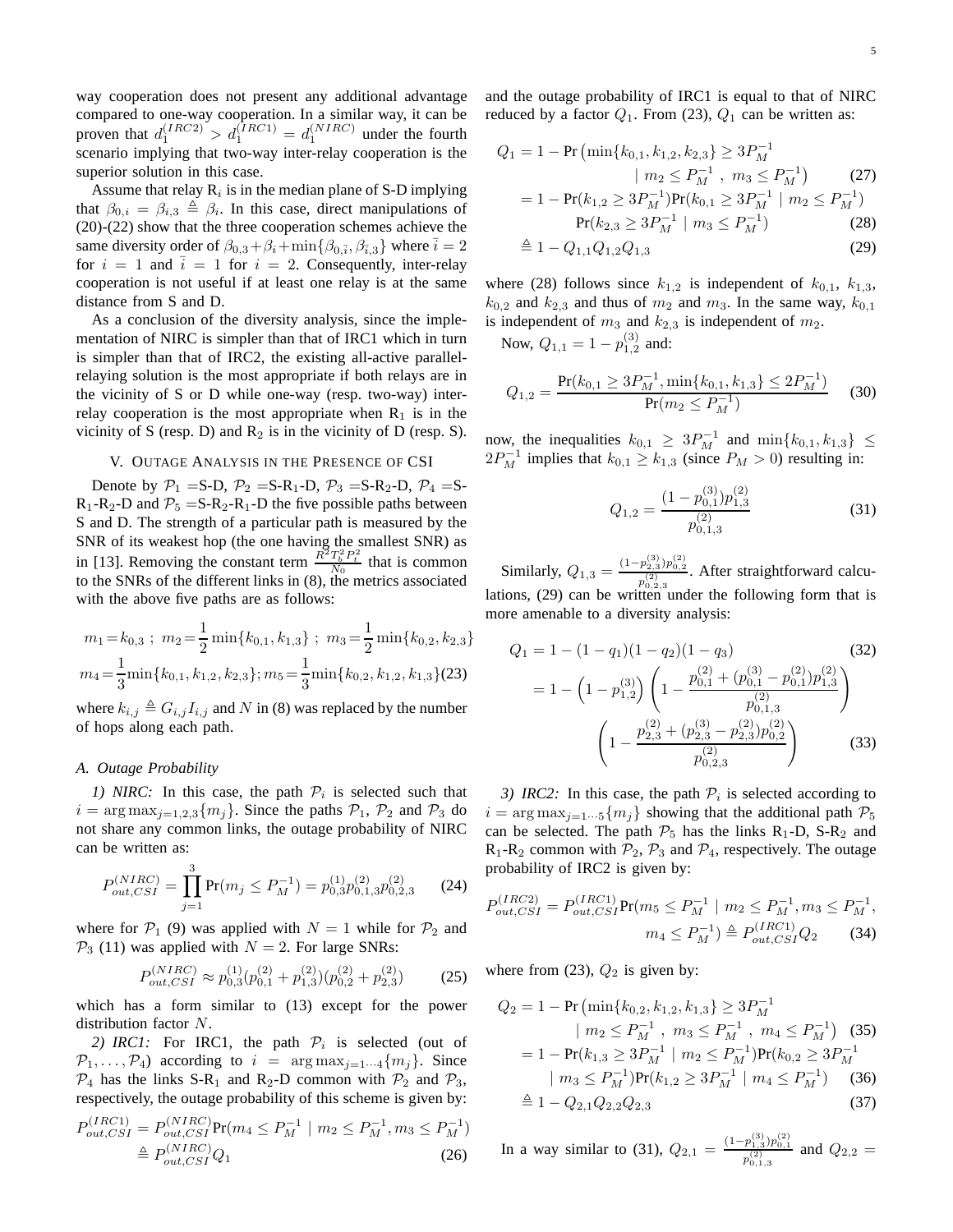TABLE II DIVERSITY ORDERS IN THE PRESENCE OF CSI

| Network Setup                                                                           | $d_2^{(NIRC)}$                            | I(IRC1)                                                                                                                      | (IRC2)                                                                                                                                                            | Summary                                                     |
|-----------------------------------------------------------------------------------------|-------------------------------------------|------------------------------------------------------------------------------------------------------------------------------|-------------------------------------------------------------------------------------------------------------------------------------------------------------------|-------------------------------------------------------------|
| $d_{0,1} < d_{1,3}$ and $d_{0,2} < d_{2,3}$                                             | $\beta_{0,3} + \beta_{1,3} + \beta_{2,3}$ | $\beta_{0,3} + \beta_{1,3} + \beta_{2,3}$                                                                                    | $\beta_{0,3} + \beta_{1,3} + \beta_{2,3}$                                                                                                                         | J(NIRC)<br>$\overline{d_2^{(IRC2)}}$<br>$= d_2^{(IRC1)}$    |
| $d_{0,1} > d_{1,3}$ and $d_{0,2} > d_{2,3}$                                             | $\beta_{0,3} + \beta_{0,1} + \beta_{0,2}$ | $\beta_{0,3} + \beta_{0,1} + \beta_{0,2}$                                                                                    | $\beta_{0,3} + \beta_{0,1} + \beta_{0,2}$                                                                                                                         | $= d_0^{(NIRC)}$<br>$d_2^{(IRC2)}$<br>$-d_0^{(IRC)}$<br>$=$ |
| $d_{0,1} < d_{1,3}$ and $d_{0,2} > d_{2,3}$                                             | $\beta_{0,3} + \beta_{1,3} + \beta_{0,2}$ | $\beta_{0,3} + \beta_{1,3} + \beta_{0,2} +$<br>$\min \{\beta_{0,1} - \beta_{1,3}, \beta_{2,3} - \beta_{0,2}, \beta_{1,2}\}\$ | $\beta_{0,3} + \beta_{1,3} + \beta_{0,2} +$<br>$\min \{\beta_{0,1} - \beta_{1,3}, \beta_{2,3} - \beta_{0,2}, \beta_{1,2}\}\$                                      | $d_2^{(IRC2)} = d_2^{(IRC1)} > d_2^{(NIRC)}$                |
| $d_{0,1} > d_{1,3}$ and $d_{0,2} < d_{2,3}$   $\beta_{0,3} + \beta_{0,1} + \beta_{2,3}$ |                                           | $\beta_{0,3} + \beta_{0,1} + \beta_{2,3}$                                                                                    | $\beta_{0,3} + \beta_{0,1} + \beta_{2,3} +$<br>$\min\{\beta_{1,3}-\beta_{0,1},\beta_{0,2}-\beta_{2,3},\}$<br>$(\beta_{1,2} - \min\{\beta_{0,1}, \beta_{2,3}\})^+$ | $d_2^{(IRC2)} > d_2^{(IRC1)} = d_2^{(NIRC)}$                |

 $\frac{(1-p_{0,2}^{(3)})p_{2,3}^{(2)}}{p_{3,3}^{(2)}}$  $\frac{p_{0,2}p_{2,3}}{p_{0,2,3}^{(2)}}$ . The probability  $Q_{2,3}$  can be calculated from:

$$
Q_{2,3} = \frac{\Pr(k_{1,2} \ge 3P_M^{-1}, \min\{k_{0,1}, k_{1,2}, k_{2,3}\} \le 3P_M^{-1})}{\Pr(m_4 \le P_M^{-1})}
$$
  
= 
$$
\frac{\Pr(k_{1,2} \ge 3P_M^{-1}, \min\{k_{0,1}, k_{2,3}\} \le 3P_M^{-1})}{\Pr(m_4 \le P_M^{-1})}
$$
  
= 
$$
\frac{(1 - p_{1,2}^{(3)}) \left(1 - (1 - p_{0,1}^{(3)}) (1 - p_{2,3}^{(3)})\right)}{1 - (1 - p_{0,1}^{(3)}) (1 - p_{1,2}^{(3)}) (1 - p_{2,3}^{(3)})}
$$
(38)

Finally, the outage probability of IRC2 is smaller than that of IRC1 by a factor  $Q_2$  that takes the following form:

$$
Q_2 = 1 - \left(1 - \frac{p_{1,3}^{(2)} + (p_{1,3}^{(3)} - p_{1,3}^{(2)})p_{0,1}^{(2)}}{p_{0,1,3}^{(2)}}\right)
$$

$$
\left(1 - \frac{p_{0,2}^{(2)} + (p_{0,2}^{(3)} - p_{0,2}^{(2)})p_{2,3}^{(2)}}{p_{0,2,3}^{(2)}}\right)\left(1 - \frac{p_{1,2}^{(3)}}{p_{0,1,2,3}^{(3)}}\right)
$$
(39)

where  $p_{0,1,2,3}^{(3)} \triangleq 1 - (1 - p_{0,1}^{(3)})(1 - p_{1,2}^{(3)})(1 - p_{2,3}^{(3)}).$ 

# *B. Diversity Order*

*1) NIRC:* From (25), the diversity order of NIRC in the presence of CSI is:

$$
d_2^{(NIRC)} = \beta_{0,3} + \min\{\beta_{0,1}, \beta_{1,3}\} + \min\{\beta_{0,2}, \beta_{2,3}\} \quad (40)
$$

which is equal to  $d_1^{(NIRC)}$  in (20) in the absence of CSI. In other words, the availability of CSI does not enhance the diversity order of the NIRC scheme and it results only in a reduction in the outage probability, from (13) and (25), since  $p_{i,j}^{(N)}$  is an increasing function of N. In particular, this reduction is equal to  $2^{\beta_{0,3}} (5/2)^{d_2^{(NIRC)}}$  at large SNRs.

2) *IRC1*: From (32) and (33),  $q_1$  scales asymptotically as  $P_M^{-\beta_{1,2}}$ . On the other hand, the diversity orders of the numerator and denominator of  $q_2$  are  $\beta_{0,1}$  and  $\min\{\beta_{0,1}, \beta_{1,3}\},$ respectively. Consequently,  $q_2$  has a diversity order of  $\beta_{0,1}$  –  $\min\{\beta_{0,1}, \beta_{1,3}\}\$  which can be written as  $(\beta_{0,1} - \beta_{1,3})^+$  where  $(x)^{+}$  = max $\{0, x\}$ . Similarly,  $q_3$  scales asymptotically as  $P_M^{-(\beta_{2,3}-\beta_{0,2})^+}$ . As a conclusion, in the presence of CSI, IRC1 achieves a diversity order of:

$$
d_2^{(IRC1)} = d_2^{(NIRC)} + \min\left\{ (\beta_{0,1} - \beta_{1,3})^+, (\beta_{2,3} - \beta_{0,2})^+, \beta_{1,2} \right\}
$$
\n(41)

showing a potential improvement over NIRC.

*3) IRC2:* Similarly to the above analysis, from (34) and (39), the diversity order of IRC2 in the presence of CSI can be written as:

$$
d_2^{(IRC2)} = d_2^{(IRC1)} + \min\left\{ (\beta_{1,3} - \beta_{0,1})^+, (\beta_{0,2} - \beta_{2,3})^+, \right.\newline (\beta_{1,2} - \min\{\beta_{0,1}, \beta_{2,3}\})^+ \right\} \quad (42)
$$

Consider the two number  $\beta_{0,1} - \beta_{1,3}$  and  $\beta_{2,3} - \beta_{0,2}$ . If these numbers have opposite signs, then the additional diversity gains in (41) and (42) will be zero implying that IRC1 and IRC2 will achieve the same diversity order as NIRC and inter-relay cooperation is not useful in this case. On the other hand, if the above numbers are both positive, then the gain in (41) will be positive while that in (42) will be zero implying that IRC1 and IRC2 will achieve the same diversity order that exceeds that of NIRC. Finally, if both numbers are negative, then IRC1 and NIRC achieve the same diversity order and IRC2 can potentially improve over these schemes if  $\beta_{1,2} > \min\{\beta_{0,1}, \beta_{2,3}\}\.$  Note that this inequality translates to  $d_{1,2} < \max\{d_{0,1}, d_{2,3}\}\$  which can be easily satisfied if the two relays are not very far from each other. Finally, note that if either relay is in the median plane of S-D then either  $\beta_{0,1} - \beta_{1,3} = 0$  or  $\beta_{2,3} - \beta_{0,2} = 0$  resulting in  $d_2^{(IRC2)} = d_2^{(IRC1)} = d_2^{(NIRC)}$ . In this scenario, inter-relay cooperation is not advantageous similar to the case of no CSI.

Table-II summarizes the diversity orders that can be achieved for different network setups. Table-I and Table-II show that the superiority of one cooperation scheme over another is the same for a given network setup whether in the absence or presence of CSI.

# VI. NUMERICAL RESULTS

We next present some numerical results that support the theoretical claims made in the previous sections. The refractive index structure constant and the attenuation constant are set to  $C_n^2 = 1 \times 10^{-14} \text{ m}^{-2/3}$  and  $\sigma = 0.43 \text{ dB/km}$ . In all scenarios, the distance between S and D is  $d_{0,3} = 3$  km. The responsivity of the photodetector is  $R = 0.625$  A/W (detector's quantum efficiency of 0.5 at an operating wavelength of 1550 nm). The data rate of FSO systems is in the order of several Gbits/s while typical values of  $P_t$  range from 10 dBm to 20 dBm. The presented results show the variation of the outage probability as a function of the power margin  $P_M$ . Power margins ranging from 0 dB to 50 dB (above threshold) are often included for compensating the losses arising from scintillation, changing weather conditions, building sway, or temperature fluctuations.

Fig. 2 shows the performance under the two scenarios S.1:  $(d_{0,1}, d_{1,3}) = (0.8, 2.7)$  km and  $(d_{0,2}, d_{2,3}) = (1.2, 2.5)$  km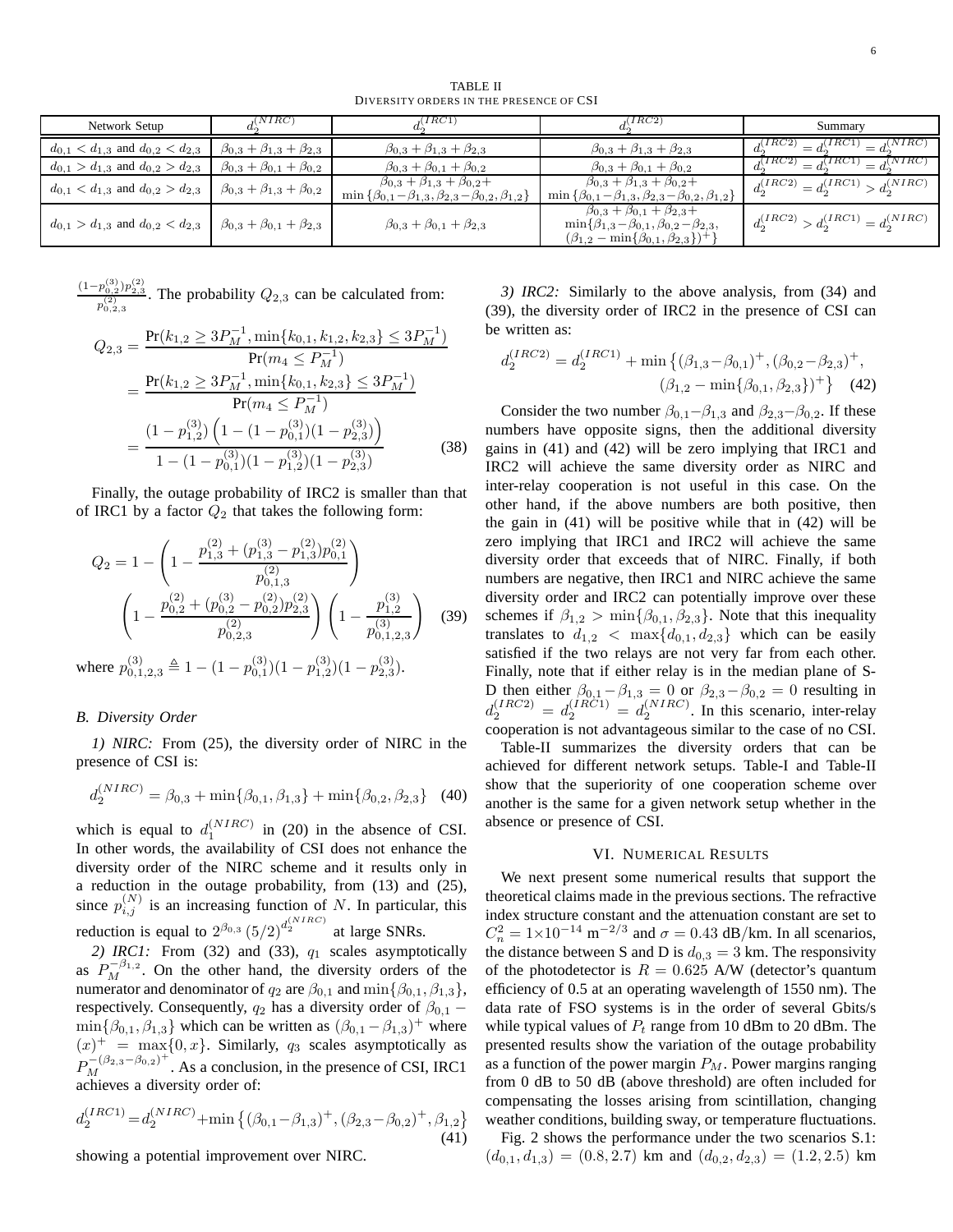

Fig. 2. Performance for setup S.1:  $(d_{0,1}, d_{1,3}) = (0.8, 2.7)$  km and  $(d_{0,2}, d_{2,3}) = (1.2, 2.5)$  km and for setup S.2:  $(d_{0,1}, d_{1,3}) = (3, 2)$  km and  $(d_{0,2}, d_{2,3}) = (4, 1)$  km. Solid and dashed lines correspond to the exact outage probabilities and asymptotic bounds, respectively.



Fig. 3. Performance for  $(d_{0,1}, d_{1,3}) = (1, 2.5)$  km and  $(d_{0,2}, d_{2,3}) =$ (2.5, 1) km. Solid and dashed lines correspond to the exact outage probabilities and asymptotic bounds, respectively.

and S.2:  $(d_{0,1}, d_{1,3}) = (3, 2)$  km and  $(d_{0,2}, d_{2,3}) = (4, 1)$ km. In coherence with the first two rows in Table-I and Table-II, the three investigated cooperation schemes achieve the same diversity order of 4.98 and 4.35 for S.1 and S.2, respectively, whether in the absence or presence of CSI. In the absence of CSI, NIRC outperforms IRC1 that in turn outperforms IRC2. This follows since the power normalization factor N increases from 5 to 6 and 7 in (13), (15) and (16), respectively. In other words, for IRC1 and IRC2, the transmit power is split among an increased number of links without affecting the diversity order which ultimately degrades the performance. On the other hand, in the presence of CSI, the three schemes manifest exactly the same outage performance. As a conclusion, inter-relay cooperation is not useful under the above two scenarios. Results in Fig. 2 show the extremely close match (for large values of  $P_M$ ) between the exact outage probabilities and the upper-bounds in (13), (15) and (16) where the outage probabilities of the different links were approximated by (19). Results also show that (20)-(22) and



Fig. 4. Performance for  $(d_{0,1}, d_{1,3}) = (1.8, 1.2)$  km and  $(d_{0,2}, d_{2,3}) =$ (2, 2.7) km. Solid and dashed lines correspond to the exact outage probabilities and asymptotic bounds, respectively.

(40)-(42) accurately predict the achievable diversity orders in the absence and presence of CSI, respectively.

Fig. 3 shows the performance for  $d_{0,1} = d_{2,3} = 1$  km and  $d_{1,3} = d_{0,2} = 2.5$  km. As predicted from the third row in Table-I and Table-II, IRC1 and IRC2 achieve the same diversity order that is superior to NIRC. In particular, inter-relay cooperation increases the diversity order from 5.1 to 7 whether in the absence or presence of CSI. Under this operating scenario, IRC1 is the best solution realizing performance gains of about 4.8 dB (in the absence of CSI) and 5 dB (in the presence of CSI) at  $P_{out} = 10^{-10}$  with respect to the existing literature where the relays do not cooperate with each other. This follows since IRC1 is simpler than IRC2 yet it achieves a better performance in the absence of CSI and the same performance in the presence of CSI.

Fig. 4 shows the performance for  $(d_{0,1}, d_{1,3}) = (1.8, 1.2)$ km and  $(d_{0,2}, d_{2,3}) = (2, 2.7)$  km. In this case, NIRC slightly outperforms IRC1 in the absence of CSI while achieving exactly the same performance in the presence of CSI. As shown in the last row in Table-I and Table-II, IRC2 enhances the diversity order compared to NIRC and IRC1; in particular, the diversity order is increased from 5.77 to 6.37. Under this operating scenario, IRC2 is the best solution although the performance gains are not very large.

# VII. CONCLUSION

A comprehensive study on the utility of inter-relay cooperation in FSO networks was presented. Contrary to the intuition, abandoning transmissions over a probably existing link between the relays is not only desirable from a system's complexity point of view but may also not incur any performance losses since exploiting this link is not always beneficial. In some scenarios, one-way inter-relay cooperation is sufficient while in other scenarios the more sophisticated two-way cooperation needs to be implemented. Similarly to the existing literature that highlights the superiority of selective relaying compared to all-active relaying with non-interconnected relays, our work reported similar findings in the presence of interrelay connections under all network setups as well. Selective